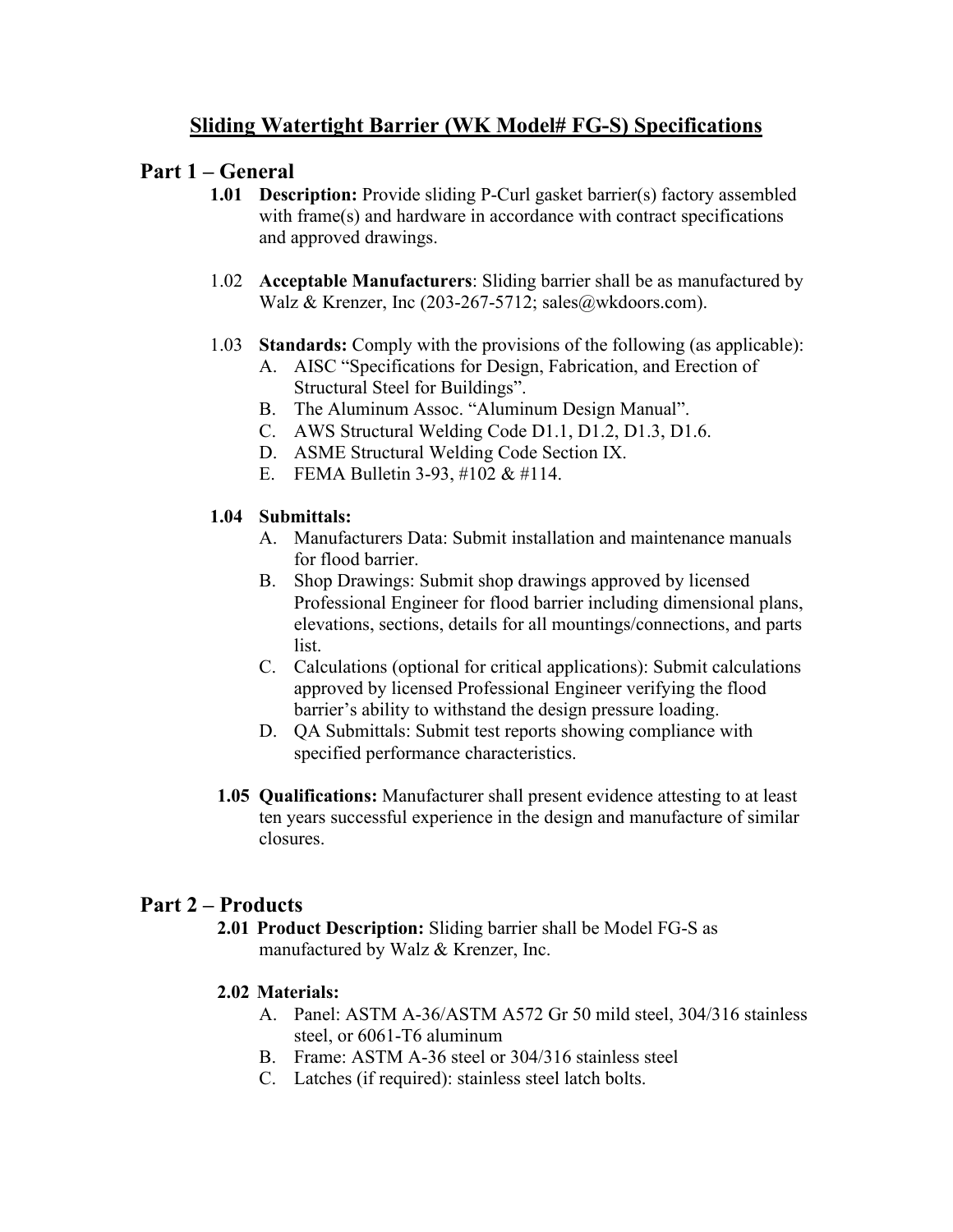- D. Gasket: Walz & Krenzer P-Curl gasket made from EPDM with fully-molded straight sections (no extrusions permitted) and fullymolded corners. All joints shall be fully vulcanized. Bottom frame to side frame transition shall have a suitable radius to ensure proper seal.
- E. Fence Mechanisms: ASTM A-36 mild steel or stainless steel.
- F. Guide Rails: ASTM A-36 mild steel or stainless steel.
- G. Finish: steel or aluminum panels and frames to be coated with (1) primer coat and (2) top coats of shop polyurethane system. Stainless steel to be uniform bead blast per SSPC-SP17 (other options available upon request).

#### **2.03 Design:**

- A. Design Pressure: # (in feet of water or psi). Specify seating (pushing gate closed) or unseating direction (pushing gate open).
- B. Gasket shall be retracted to prevent dragging on frame and sill surfaces when the panel is moving.
- C. Sill plate shall be flush with no trough in ground permitted.
- D. Walz & Krenzer P-Curl gasket shall be deployed using fence mechanisms around seal perimeter. Fences can be either manually deployed or in a "quick-acting" mechanism.
- E. For large gates, winch assemblies (manual or electrical) with wire rope can be supplied to open and close the gate.
- F. Panels can be designed to roll along floor or hang from track mounted to wall/ceiling.
- G. Installation:
	- a. Frame(s) shall have mounting holes for expansion or adhesive concrete anchors for installation on existing openings.
	- b. For new concrete pours, frame(s) shall have welded embedment anchors and/or a masonry subframe.
	- c. Other options included weld-on installation (field welding by installer).
- H. Additional requirements such as hydrodynamic loads, impact loads and breaking wave loads shall be added as required by the specific application.

## **2.04 Quality Assurance:**

- A. Perform shop dimensional & flatness tests.
- B. Perform shop chalk test.
- C. All welding shall be performed in accordance with the requirements of the applicable AWS or ASME standards.
- D. Non-Destructive Testing (if required) options include:
	- a. Liquid Penetrant Test: Welds in the "potential" leak path shall be liquid penetrant inspected in accordance with Appendix VIII of Section VIII of ASME Code Div. 1.
	- b. Magnetic Particle Testing (MT) available for non-stainless steel.